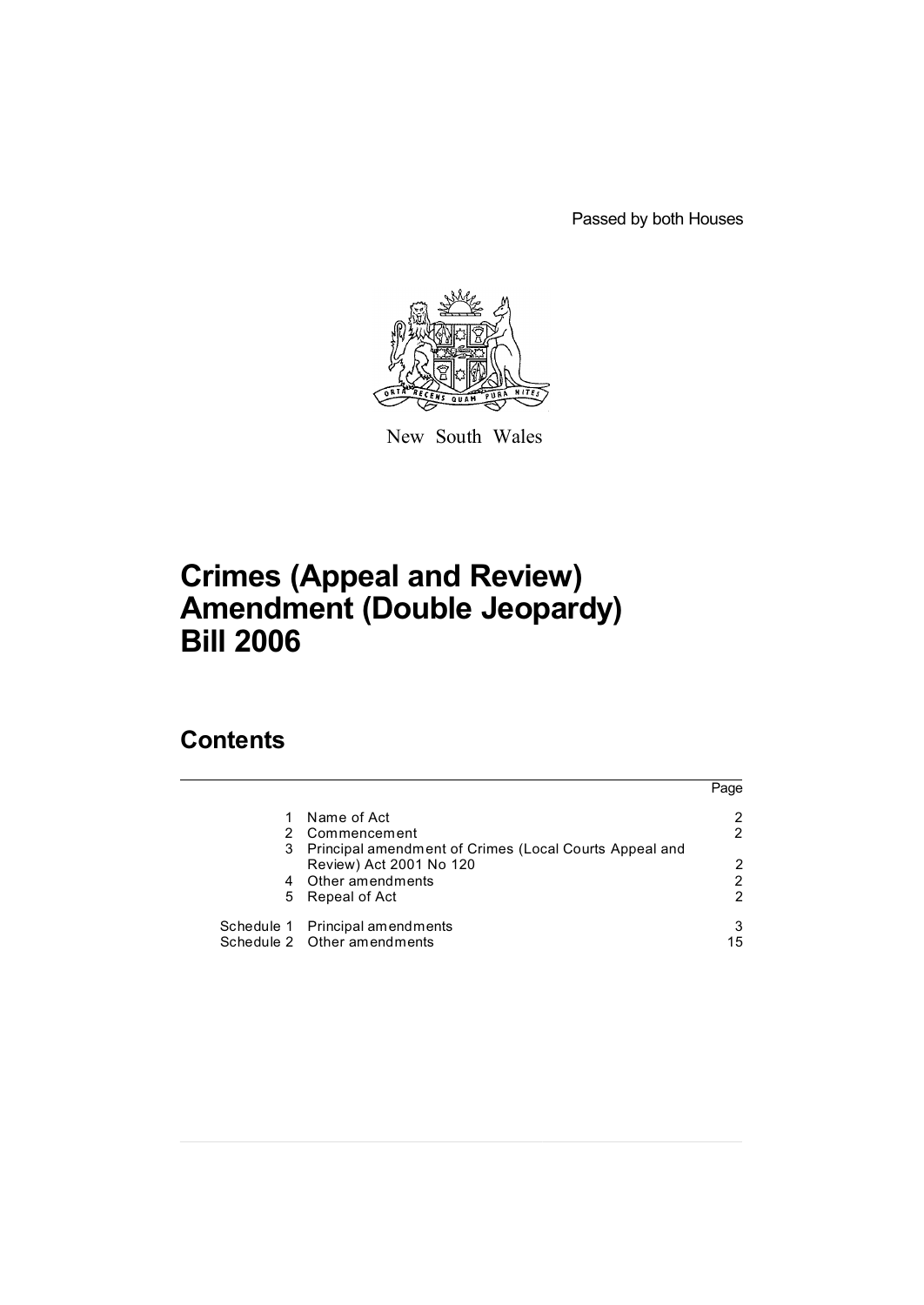*I certify that this PUBLIC BILL, which originated in the LEGISLATIVE ASSEMBLY, has finally passed the LEGISLATIVE COUNCIL and the LEGISLATIVE ASSEMBLY of NEW SOUTH WALES.*

> *Clerk of the Legislative Assembly. Legislative Assembly, Sydney, , 2006*



New South Wales

# **Crimes (Appeal and Review) Amendment (Double Jeopardy) Bill 2006**

Act No , 2006

An Act to amend and rename the *Crimes (Local Courts Appeal and Review) Act 2001* to enable the retrial of acquitted persons for very serious offences in certain cases; and for other purposes.

See also *Crimes (Appeal and Review) Amendment (DNA Review Panel) Act 2006*.

*I have examined this Bill, and find it to correspond in all respects with the Bill as finally passed by both Houses.*

*Chairman of Committees of the Legislative Assembly.*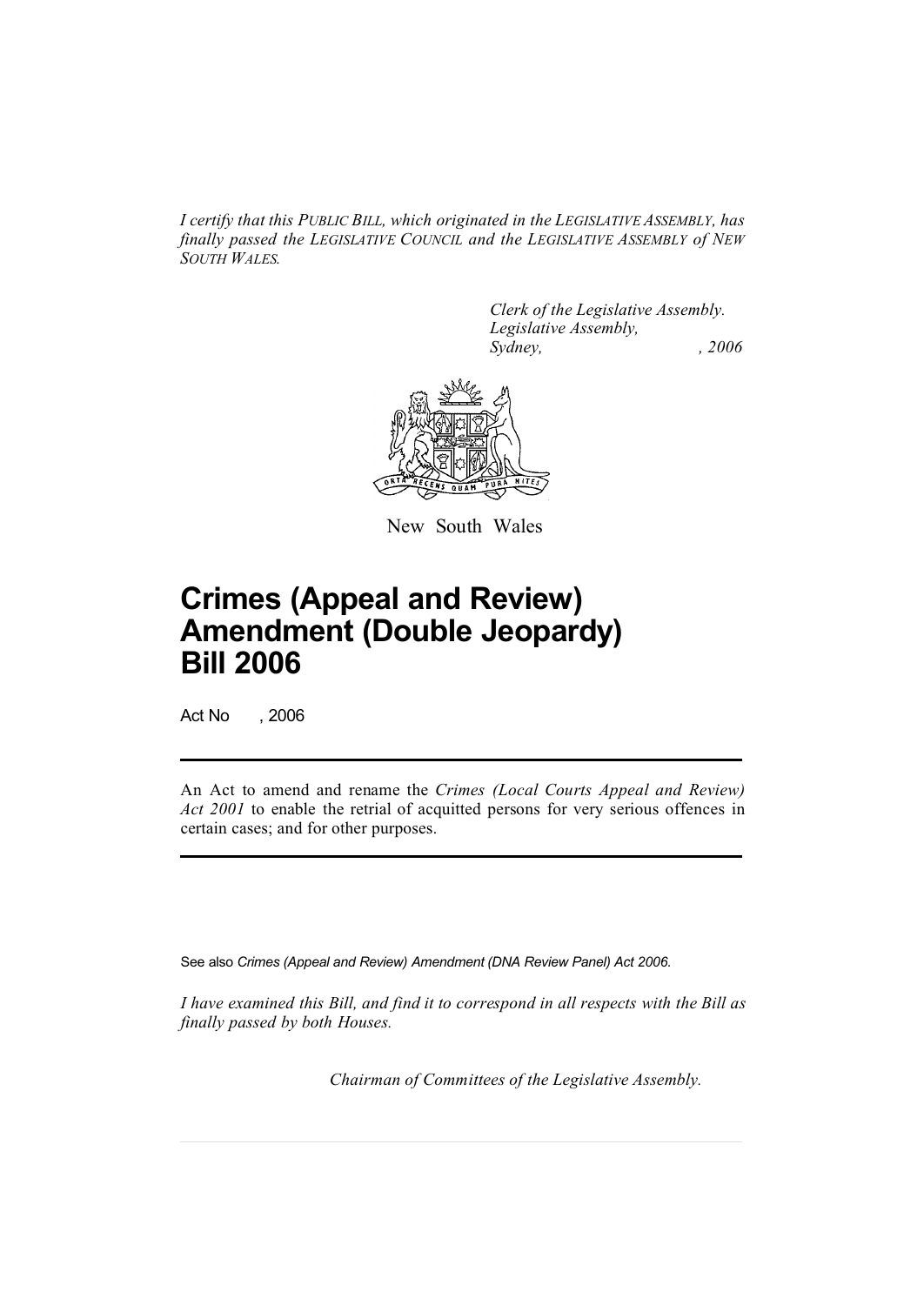#### **The Legislature of New South Wales enacts:**

## **1 Name of Act**

This Act is the *Crimes (Appeal and Review) Amendment (Double Jeopardy) Act 2006*.

#### **2 Commencement**

This Act commences on a day or days to be appointed by proclamation.

## **3 Principal amendment of Crimes (Local Courts Appeal and Review) Act 2001 No 120**

The *Crimes (Local Courts Appeal and Review) Act 2001* is amended as set out in Schedule 1.

## **4 Other amendments**

Each Act listed in Schedule 2 is amended as set out in that Schedule.

#### **5 Repeal of Act**

- (1) This Act is repealed on the day following the day on which all of the provisions of this Act have commenced.
- (2) The repeal of this Act does not, because of the operation of section 30 of the *Interpretation Act 1987*, affect any amendment made by this Act.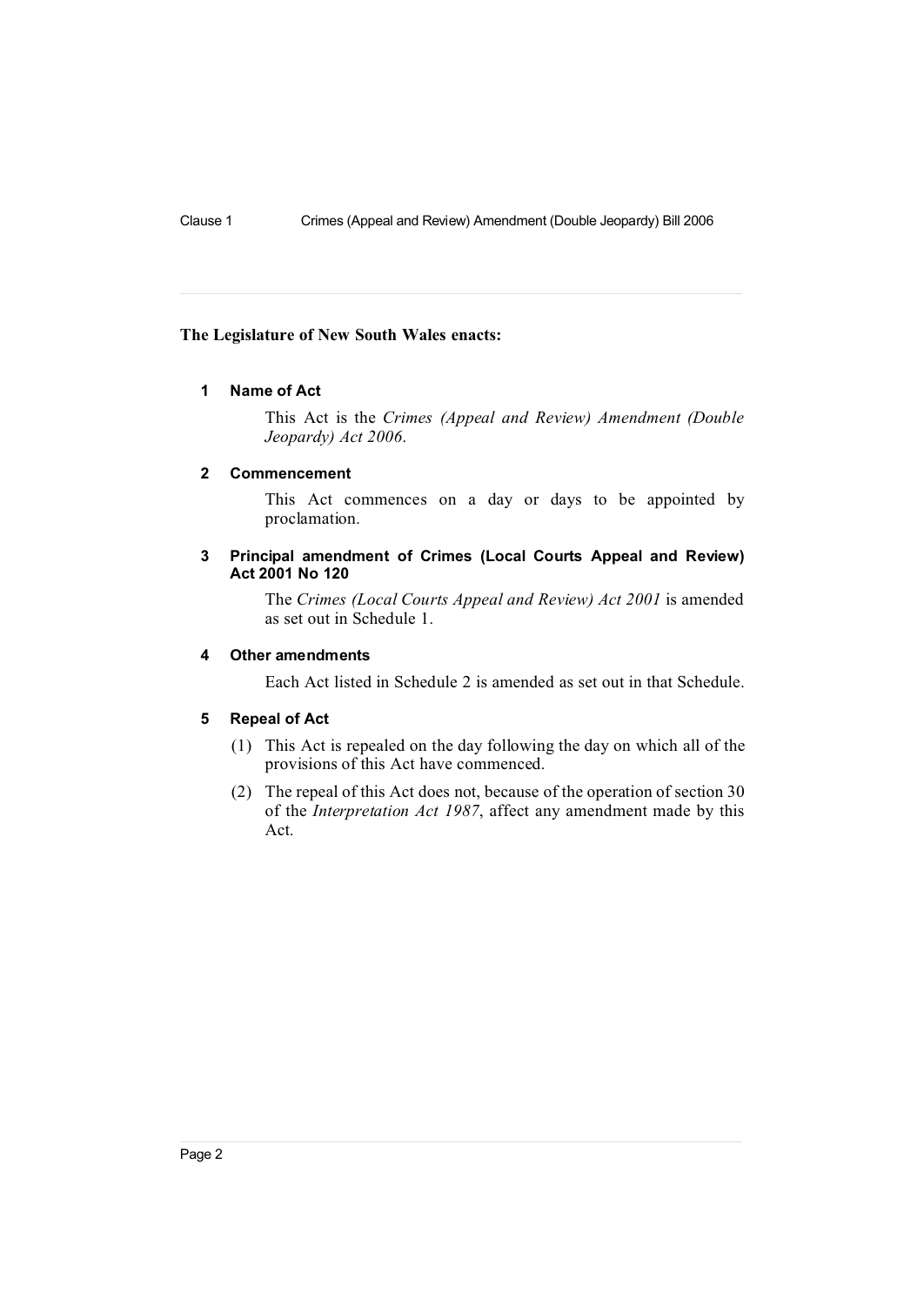Principal amendments **Schedule 1** Schedule 1

## **Schedule 1 Principal amendments**

(Section 3)

## **[1] Section 3 Definitions**

Insert in alphabetical order in section 3 (1):

*acquittal* includes:

- (a) an acquittal in appeal proceedings in respect of an offence, and
- (b) an acquittal at the direction of a court.

## **[2] Part 8**

Insert in appropriate order:

## **Part 8 Acquittals**

## **Division 1 Preliminary**

## **98 Definitions**

(1) In this Part:

*administration of justice offence* means any of the following offences:

- (a) bribery of, or interference with, a juror, witness or judicial officer,
- (b) perversion of (or conspiracy to pervert) the course of justice,
- (c) perjury.

*life sentence offence* means murder or any other offence punishable by imprisonment for life.

**Note.** On the enactment of this Part, the following offences were offences punishable by imprisonment for life:

- (a) murder (section 19A of the *Crimes Act 1900*),
- (b) an offence under section 61JA (1) of the *Crimes Act 1900* (Aggravated sexual assault in company),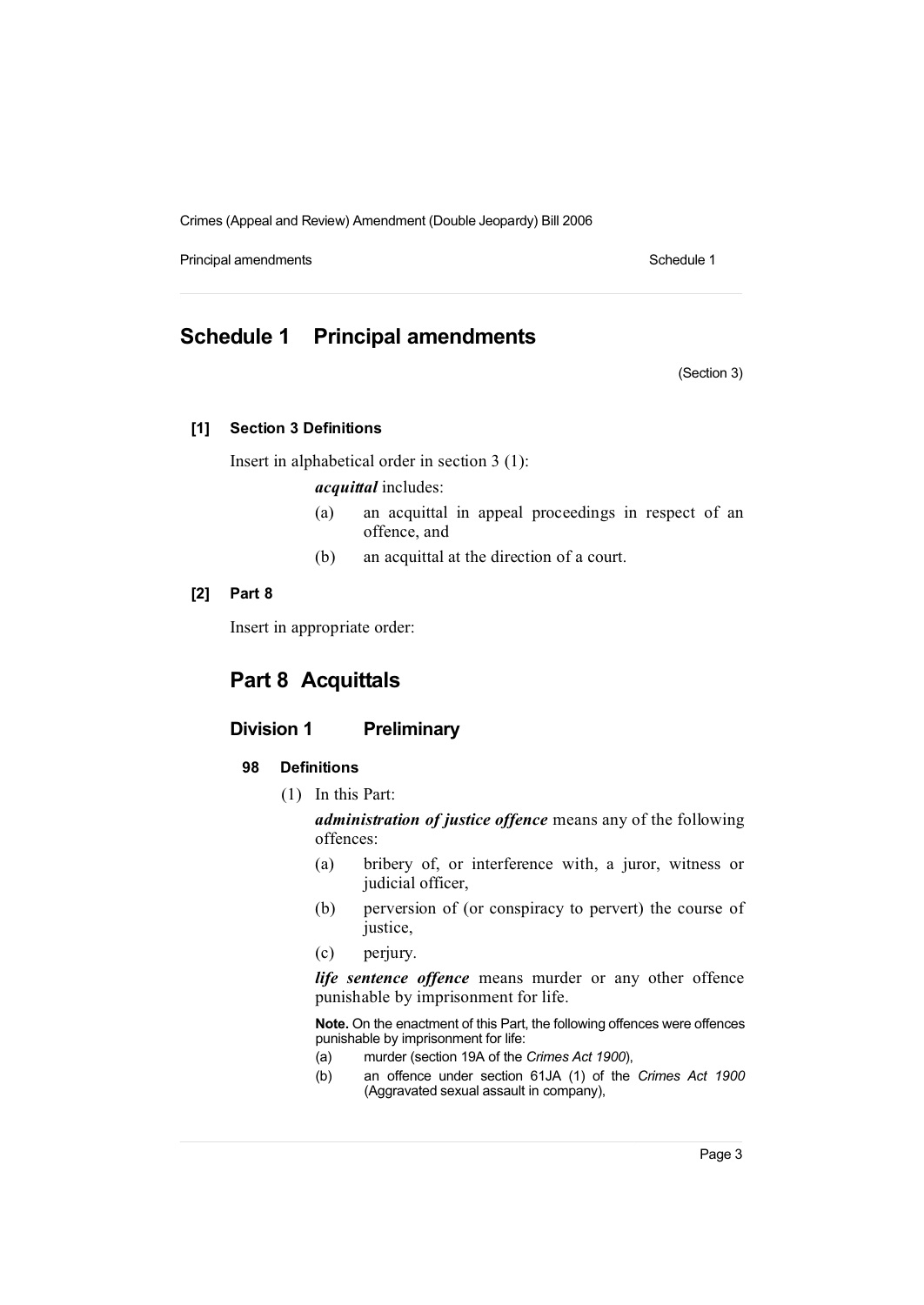Schedule 1 Principal amendments

(c) an offence under section 23 (2), 24 (2), 25 (2), 25 (2A), 26, 27 or 28 of the *Drug Misuse and Trafficking Act 1985*, being an offence that relates to a large commercial quantity of certain prohibited plants or drugs.

*15 years or more sentence offence* means an offence punishable by imprisonment for life or for a period of 15 years or more.

- (2) For the purposes of this Part, the retrial of an acquitted person for an offence includes a trial if the offence is not the same as the offence of which the person was acquitted.
- (3) In this Part, a reference to the proceedings in which a person was acquitted includes, if they were appeal proceedings, a reference to the earlier proceedings to which the appeal related.

## **Division 2 Retrial after acquittal for very serious offence**

### **99 Application of Division**

- (1) This Division applies where:
	- (a) a person has been acquitted of an offence, and
	- (b) according to the rules of law relating to double jeopardy (including rules based on abuse of process), the person is thereby precluded or may thereby be precluded from being retried for the same offence, or from being tried for some other offence, in proceedings in this State.

**Note.** Under section 100 a person to whom this Division applies can only be retried for a life sentence offence (in the case of fresh or compelling evidence). Under section 101 a person to whom this Division applies can only be retried for a 15 years or more sentence offence (in the case of a tainted acquittal).

- (2) This section extends to a person acquitted in proceedings outside this State of an offence under the law of the place where the proceedings were held. However, this section does not so extend if the law of that place does not permit that person to be retried and the application of this Division to such  $\alpha$  retrial is inconsistent with the Commonwealth Constitution or a law of the Commonwealth.
- (3) This section extends to a person acquitted before the commencement of this Division.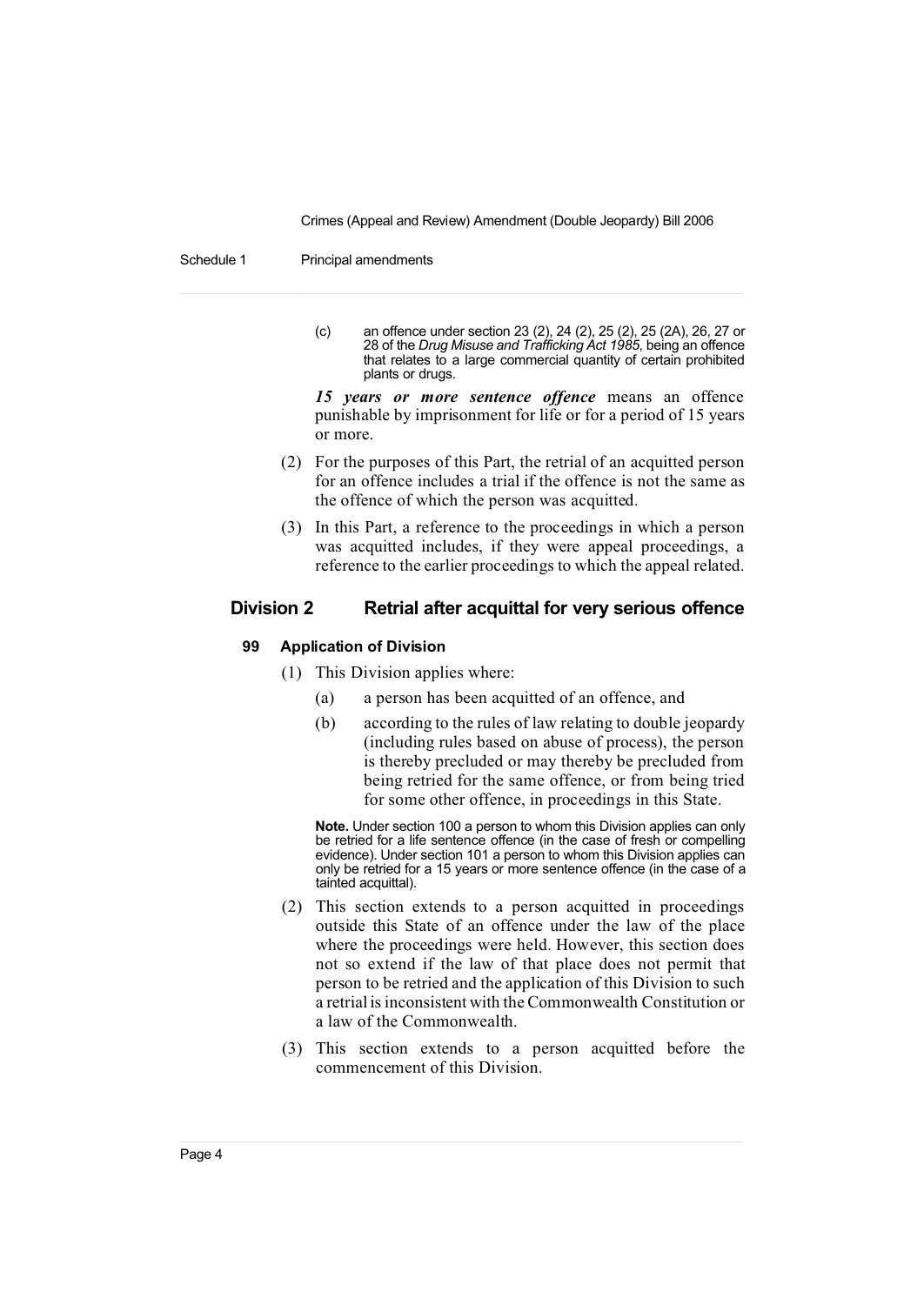Principal amendments **Schedule 1** Schedule 1

#### **100 Court of CriminalAppealmay orderretrial—fresh and compelling evidence**

- (1) The Court of Criminal Appeal may, on the application of the Director of Public Prosecutions, order an acquitted person to be retried for a life sentence offence if satisfied that:
	- (a) there is fresh and compelling evidence against the acquitted person in relation to the offence, and
	- (b) in all the circumstances it is in the interests of justice for the order to be made.
- (2) If the Court of Criminal Appeal orders an acquitted person to be retried, the Court is to quash the person's acquittal or remove the acquittal as a bar to the person being retried for the offence (as the case requires).
- (3) The Court of Criminal Appeal may order a person to be retried for a life sentence offence under this section even if the person had been charged with and acquitted of manslaughter or other lesser offence.
- (4) The Court of Criminal Appeal cannot order a person to be retried for a life sentence offence under this section where the person had been charged with and acquitted of the life sentence offence but had been convicted instead of manslaughter or other lesser offence.

## **101 Court of Criminal Appeal may order retrial—tainted acquittals**

- (1) The Court of Criminal Appeal may, on the application of the Director of Public Prosecutions, order an acquitted person to be retried for a 15 years or more sentence offence if satisfied that:
	- (a) the acquittal is a tainted acquittal, and
	- (b) in all the circumstances it is in the interests of justice for the order to be made.
- (2) If the Court of Criminal Appeal orders an acquitted person to be retried, the Court is to quash the person's acquittal or remove the acquittal as a bar to the person being retried for the offence (as the case requires).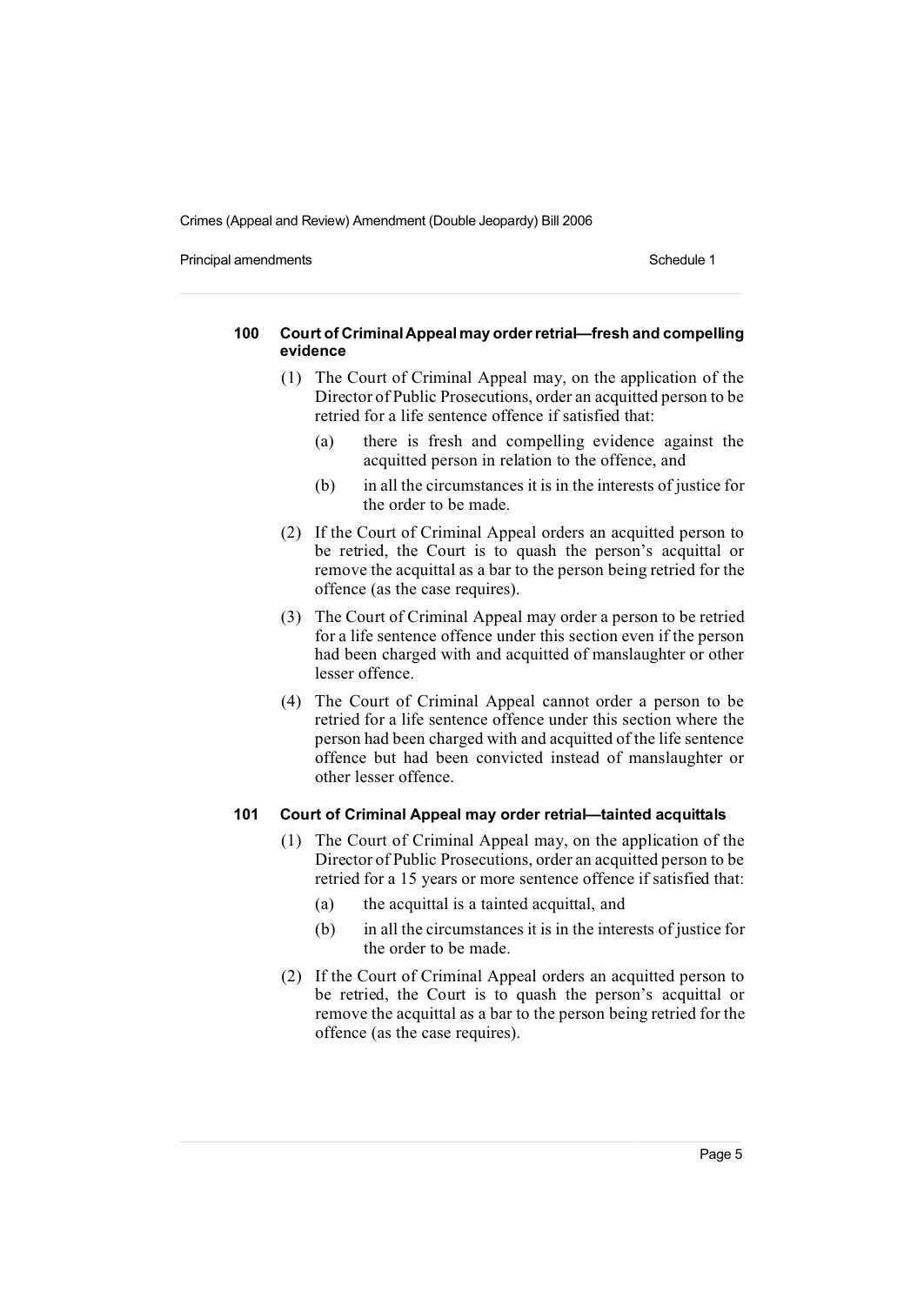Schedule 1 Principal amendments

(3) The Court of Criminal Appeal may order a person to be retried for a 15 years or more sentence offence under this section even if the person had been charged with and acquitted of a lesser offence.

## **102 Fresh and compelling evidence—meaning**

- (1) This section applies for the purpose of determining under this Division whether there is fresh and compelling evidence against an acquitted person in relation to an offence.
- (2) Evidence is *fresh* if:
	- (a) it was not adduced in the proceedings in which the person was acquitted, and
	- (b) it could not have been adduced in those proceedings with the exercise of reasonable diligence.
- (3) Evidence is *compelling* if:
	- (a) it is reliable, and
	- (b) it is substantial, and
	- (c) in the context of the issues in dispute in the proceedings in which the person was acquitted, it is highly probative of the case against the acquitted person.
- (4) Evidence that would be admissible on a retrial under this Division is not precluded from being fresh and compelling evidence merely because it would have been inadmissible in the earlier proceedings against the acquitted person.

## **103 Tainted acquittals—meaning**

- (1) This section applies for the purpose of determining under this Division whether the acquittal of an accused person is a tainted acquittal.
- (2) An acquittal is *tainted* if:
	- (a) the accused person or another person has been convicted (in this State or elsewhere) of an administration of justice offence in connection with the proceedings in which the accused person was acquitted, and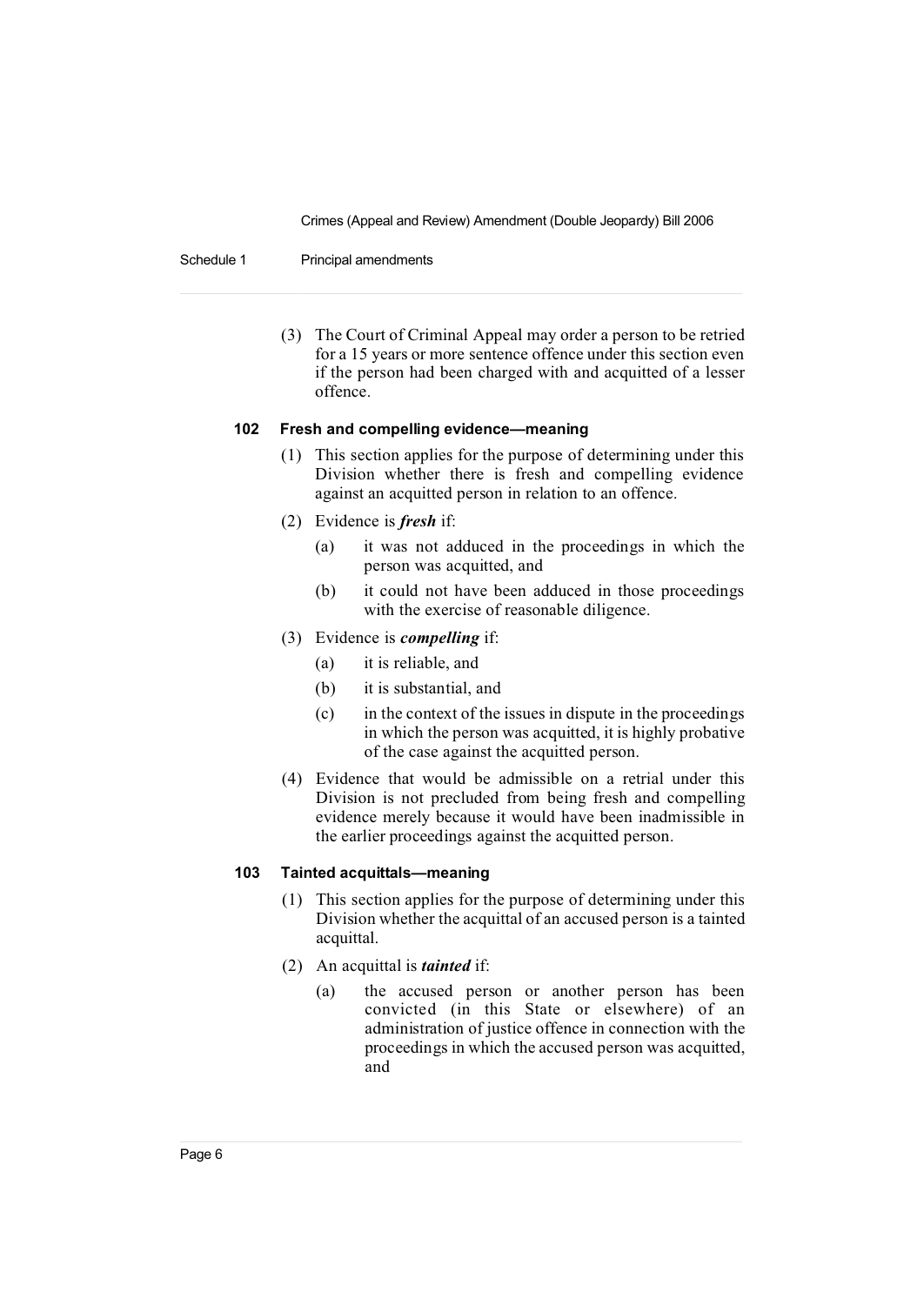Principal amendments **Schedule 1** Schedule 1

- (b) it is more likely than not that, but for the commission of the administration of justice offence, the accused person would have been convicted.
- (3) An acquittal is not a tainted acquittal if the conviction for the administration of justice offence is subject to appeal as of right.
- (4) If the conviction for the administration of justice offence is, on appeal, quashed after the Court of Criminal Appeal has ordered the acquitted person to be retried under this Division because of the conviction, the person may apply to the Court to set aside the order and:
	- (a) to restore the acquittal that was quashed, or
	- (b) to restore the acquittal as a bar to the person being retried for the offence,

as the case requires.

## **104 Interests of justice—matters for consideration**

- (1) This section applies for the purpose of determining under this Division whether it is in the interests of justice for an order to be made for the retrial of an acquitted person.
- (2) It is not in the interests of justice to make an order for the retrial of an acquitted person unless the Court of Criminal Appeal is satisfied that a fair retrial is likely in the circumstances.
- (3) The Court is to have regard in particular to:
	- (a) the length of time since the acquitted person allegedly committed the offence, and
	- (b) whether any police officer or prosecutor has failed to act with reasonable diligence or expedition in connection with the application for the retrial of the acquitted person.

## **105 Application for retrial—procedure**

(1) Not more than one application for the retrial of an acquitted person may be made under this Division in relation to an acquittal. An application cannot be made in relation to an acquittal resulting from a retrial under this Part.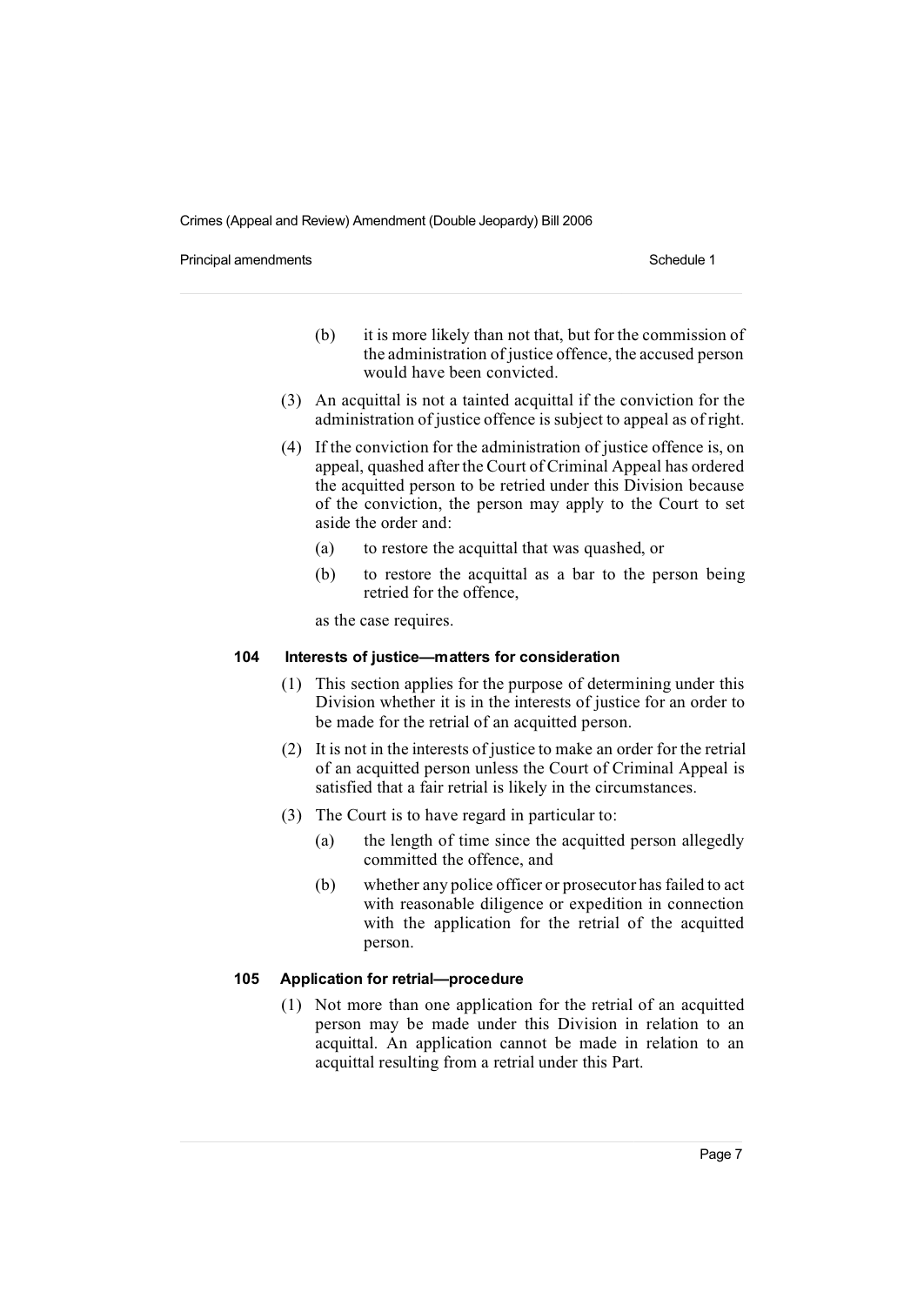Schedule 1 Principal amendments

(2) An application for the retrial of an acquitted person cannot be made under this Division unless the person has been charged with the offence for which a retrial is sought or a warrant has been issued for the person's arrest in connection with such an offence.

**Note.** Section 109 requires the Director of Public Prosecutions' approval for the arrest of the accused or for the issue of a warrant for his or her arrest.

- (3) The application is to be made not later than 28 days after the person is so charged with that offence or the warrant is so issued for the person's arrest. The Court of Criminal Appeal may extend that period for good cause.
- (4) The Court of Criminal Appeal must consider the application at a hearing.
- (5) The person to whom the application relates is entitled to be present and heard at the hearing (whether or not the person is in custody). However, the application can be determined even if the person is not present so long as the person has been given a reasonable opportunity to be present.
- (6) The powers of the Court of Criminal Appeal under section 12 of the *Criminal Appeal Act 1912* may be exercised in connection with the hearing of the application.
- (7) The Court of Criminal Appeal may at one hearing consider more than one application under this Division for a retrial (whether or not relating to the same person), but only if the offences concerned should be tried on the same indictment.
- (8) If the Court of Criminal Appeal determines in proceedings on an application under this Division that the acquittal is not a bar to the person being retried for the offence concerned, it must make a declaration to that effect.

#### **106 Retrial**

- (1) An indictment for the retrial of a person that has been ordered under this Division cannot, without the leave of the Court of Criminal Appeal, be presented after the end of the period of 2 months after the order was made.
- (2) The Court must not give leave unless it is satisfied that:
	- (a) the prosecutor has acted with reasonable expedition, and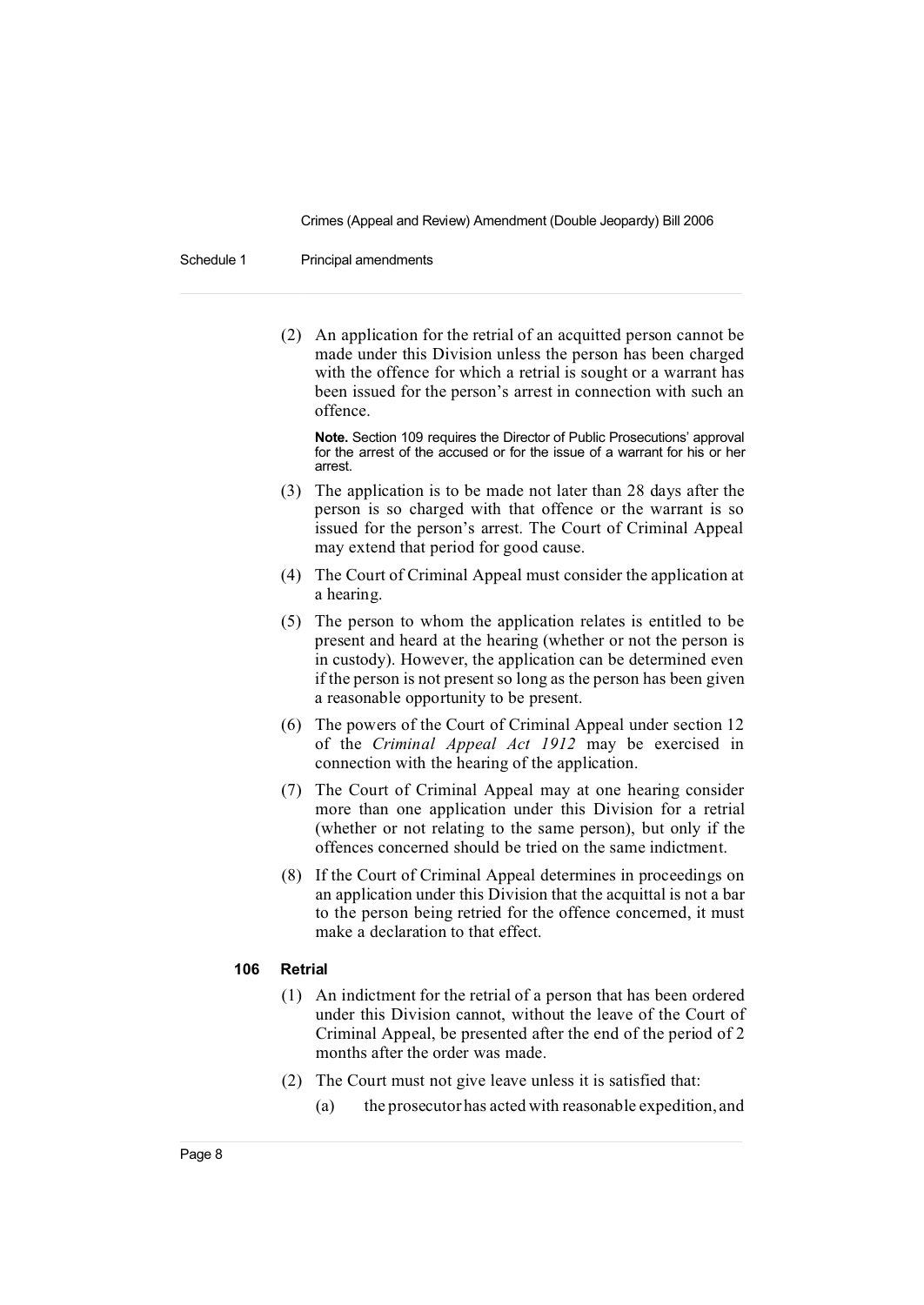Principal amendments **Schedule 1** and the state of the state of the Schedule 1

- (b) there is good and sufficient cause for the retrial despite the lapse of time since the order was made.
- (3) If, after the end of the period of 2 months after an order for the retrial of an accused person was made under this Division, an indictment for the retrial of the person has not been presented or has been withdrawn or quashed, the person may apply to the Court of Criminal Appeal to set aside the order for the retrial and:
	- (a) to restore the acquittal that was quashed, or
	- (b) to restore the acquittal as a bar to the person being tried for the offence,

as the case requires.

- (4) If the order is set aside, a further application cannot be made under this Division for the retrial of the accused person in respect of the offence concerned.
- (5) At the retrial of an accused person, the prosecution is not entitled to refer to the fact that the Court of Criminal Appeal has found that it appears that there is fresh and compelling evidence against the acquitted person or, as the case requires, that it is more likely than not that, but for the commission of the administration of justice offence, the accused person would have been convicted.

## **Division 3 Appeals on questions of law**

#### **107 Directed jury acquittals or acquittals in trials without juries**

- (1) This section applies to the acquittal of a person:
	- (a) by a jury at the direction of the trial Judge, or
	- (b) by a Judge of the Supreme Court or District Court in criminal proceedings for an indictable offence tried by the Judge without a jury, or
	- (c) by the Supreme Court or the Land and Environment Court in its summary jurisdiction in any proceedings in which the Crown was a party.
- (2) The Attorney General or the Director of Public Prosecutions may appeal to the Court of Criminal Appeal against any such acquittal on any ground that involves a question of law alone.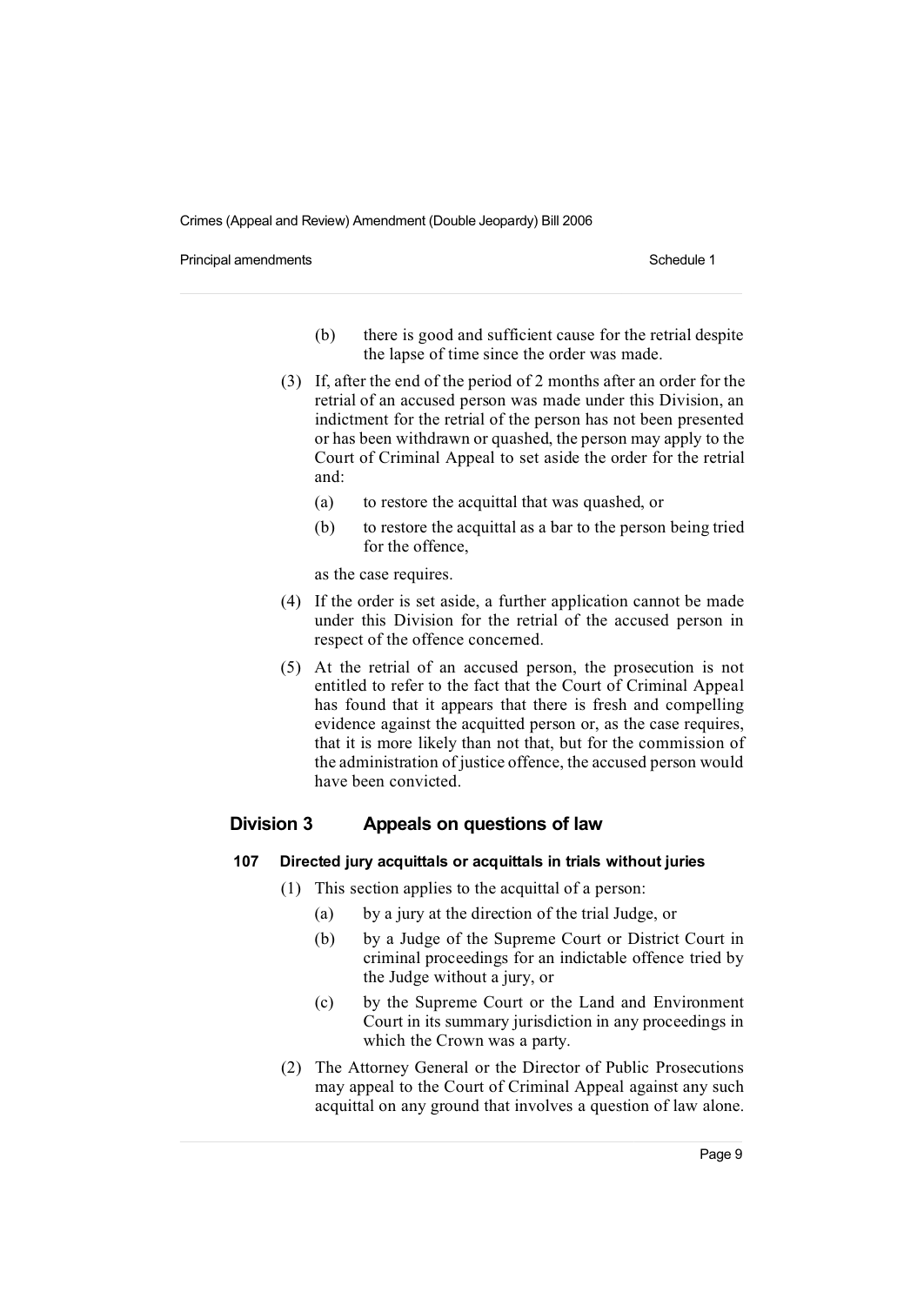Schedule 1 Principal amendments

- (3) An appeal may be made within 28 days after the acquittal or, with the leave of the Court of Criminal Appeal, may be made after that period.
- (4) The accused person is entitled to be present and heard at the appeal. However, the appeal can be determined even if the person is not present so long as the person has been given a reasonable opportunity to be present.
- (5) The Court of Criminal Appeal may affirm or quash the acquittal appealed against.
- (6) If the acquittal is quashed, the Court of Criminal Appeal may order a new trial in such manner as the Court thinks fit. For that purpose, the Court may (subject to the *Bail Act 1978*) order the detention or return to custody of the accused person in connection with the new trial.
- (7) If the acquittal is quashed, the Court of Criminal Appeal cannot proceed to convict or sentence the accused person for the offence charged nor direct the court conducting the new trial to do so.
- (8) This section does not apply to a person who was acquitted before the commencement of this section.

**Note.** See section 5C of the *Criminal Appeal Act 1912* for appeals against the quashing of an indictment.

## **108 Appeals not affecting existing acquittal**

- (1) This section applies to the acquittal of a person:
	- (a) in any proceedings tried on indictment (whether in respect of the whole or part of the indictment), or
	- (b) in any proceedings tried by the Supreme Court or the Land and Environment Court in its summary jurisdiction in which the Crown was a party.
- (2) The Attorney General or the Director of Public Prosecutions may submit for determination by the Court of Criminal Appeal any question of law arising at or in connection with the trial (together with a statement of the circumstances out of which the question arose). The Court is to hear and determine any such question.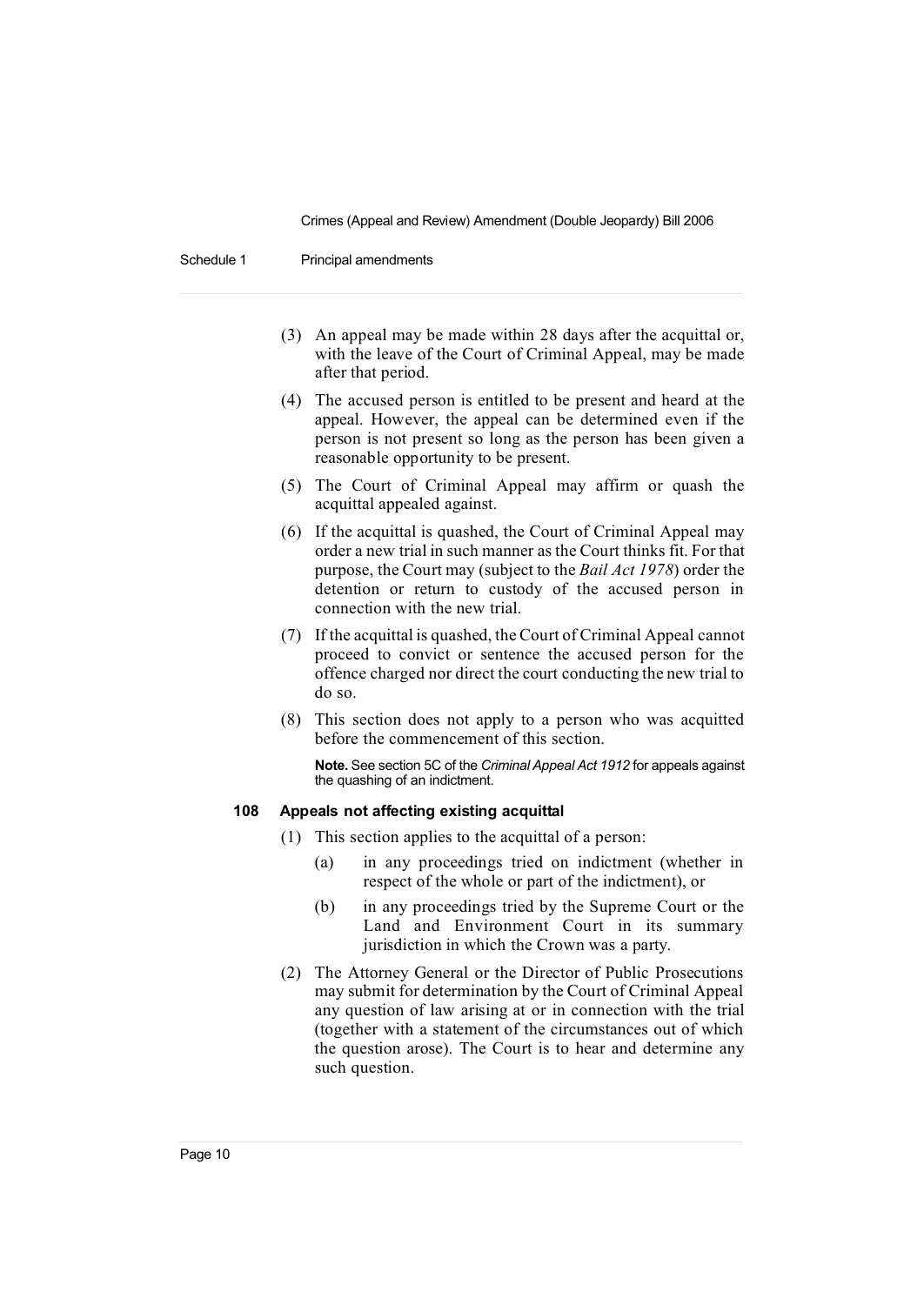Principal amendments **Schedule 1** Schedule 1

- (3) The determination by the Court of Criminal Appeal of the question submitted does not in any way affect or invalidate the verdict of acquittal or any other decision given at the trial.
- (4) Any person charged at the trial or affected by the decision is entitled to be heard before the Court of Criminal Appeal on the determination of the question submitted. If the person does not propose to be represented, the Attorney General or Director of Public Prosecutions is to instruct (and pay the reasonable costs of) counsel to argue the question before the Court on behalf of the person.
- (5) The hearing and determination of any question under this section is to be held in camera.
- (6) The following is not to be published:
	- (a) any report of a submission made under subsection (2),
	- (b) any report of proceedings under this section that discloses the identity of the person charged at the trial or affected by the decision given at the trial.

Any such publication is punishable as a contempt of the Supreme Court.

## **Division 4 Miscellaneous**

### **109 Authorisation of police investigations**

- (1) This section applies to any police investigation of the commission of an offence by an acquitted person in connection with the possible retrial of the person for the offence under Division 2.
- (2) For the purposes of this section, a police investigation is an investigation that involves:
	- (a) any arrest, questioning or search of the acquitted person (or the issue of a warrant for the arrest of the person), or
	- (b) any forensic procedure carried out on the person or any search or seizure of premises or property of or occupied by the person,

whether with or without his or her consent.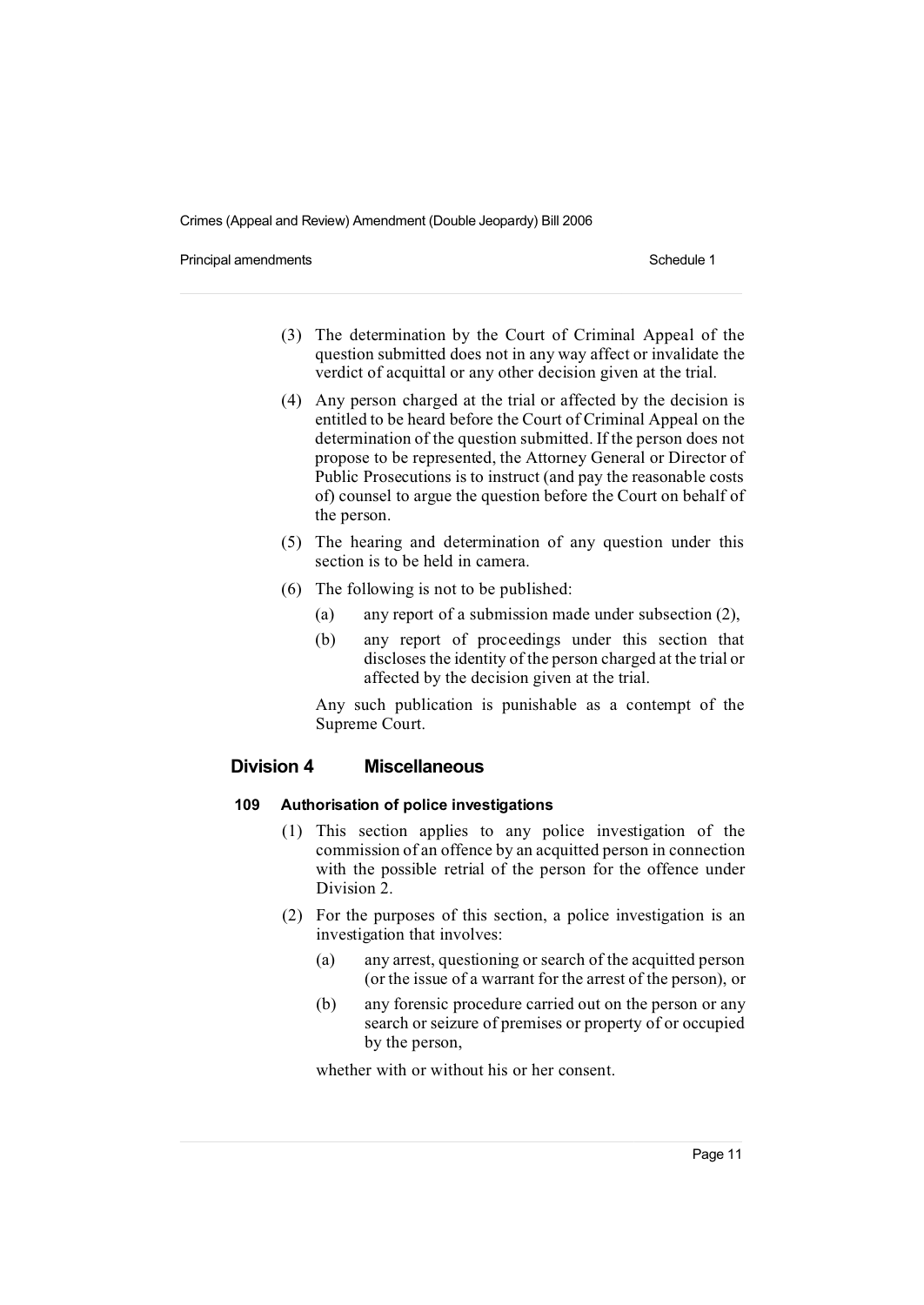Schedule 1 Principal amendments

- (3) A police officer is not to carry out or authorise a police investigation to which this section applies unless the Director of Public Prosecutions:
	- (a) has advised that in his or her opinion the acquittal would not be a bar to the trial of the acquitted person in this State for the offence, or
	- (b) has given his or her written consent to the police investigation on the application in writing of the Commissioner or a Deputy Commissioner of Police.
- (4) The Commissioner or a Deputy Commissioner of Police may make an application for the police investigation only if satisfied that relevant evidence for the purposes of an application for a retrial under Division 2 has been obtained or is likely to be obtained as a result of the investigation.
- (5) The Director of Public Prosecutions may not give his or her consent to the police investigation unless satisfied that:
	- (a) there is, or there is likely as a result of the investigation to be, sufficient new evidence to warrant the conduct of the investigation, and
	- (b) it is in the public interest for the investigation to proceed.

#### **110 Bail**

- (1) This section has effect despite anything to the contrary in the *Bail Act 1978*.
- (2) There is a presumption in favour of bail in respect of a person who is charged with an offence for which a retrial is sought under Division 2 until the application is dealt with.

#### **111 Restrictions on publication**

- (1) A person must not publish any matter for the purpose of identifying or having the effect of identifying:
	- (a) an acquitted person the subject of a police investigation referred to in section 109 (or of an application for authority for such an investigation), or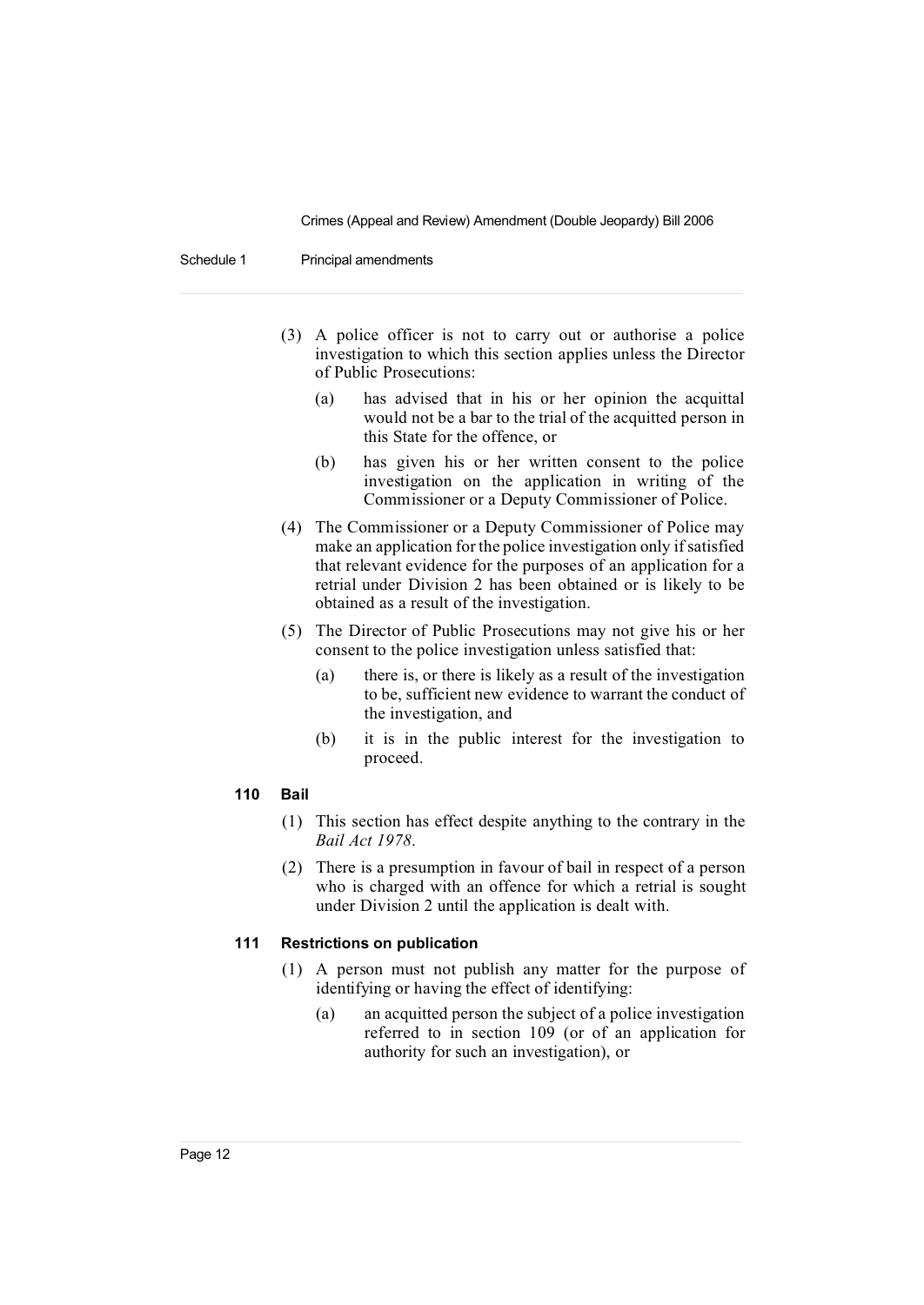Principal amendments **Schedule 1** Schedule 1

- (b) an acquitted person the subject of an application for a retrial under Division 2 or an appeal under Division 3, or
- (c) the acquitted person the subject of an order for retrial under this Part or who is being retried under this Part,

unless the publication is authorised by order of the Court of Criminal Appeal or of the court before which the acquitted person is being retried.

- (2) The relevant court may make an order under this section only if the court is satisfied that it is in the interests of justice to do so.
- (3) Before making an order under this section, the Court is to give the acquitted person a reasonable opportunity to be heard on the application for the order.
- (4) The Court may at any time vary or revoke an order under this section.
- (5) The prohibition on publication under thissection ceasesto have effect (subject to any order under this section):
	- (a) when there is no longer any step that could be taken which would lead to the acquitted person being retried under this Part, or
	- (b) if the acquitted person is retried under this Part, at the conclusion of the trial,

whichever is the earliest.

- (6) Nothing in this section affects any prohibition of the publication of any matter under any other Act or law.
- (7) A contravention of the prohibition on publication under this section is punishable as contempt of the Supreme Court.

#### **112 Other appeal or review rights not affected**

- (1) Nothing in this Part affects a right of appeal in respect of a person's acquittal on the ground of mental illness where mental illness was not set up as a defence by the person, as provided by section 5 (2) or 5AA (2) of the *Criminal Appeal Act 1912*.
- (2) Nothing in this Part affects a right of appeal or review under this or any other Act or law in respect of a person's acquittal.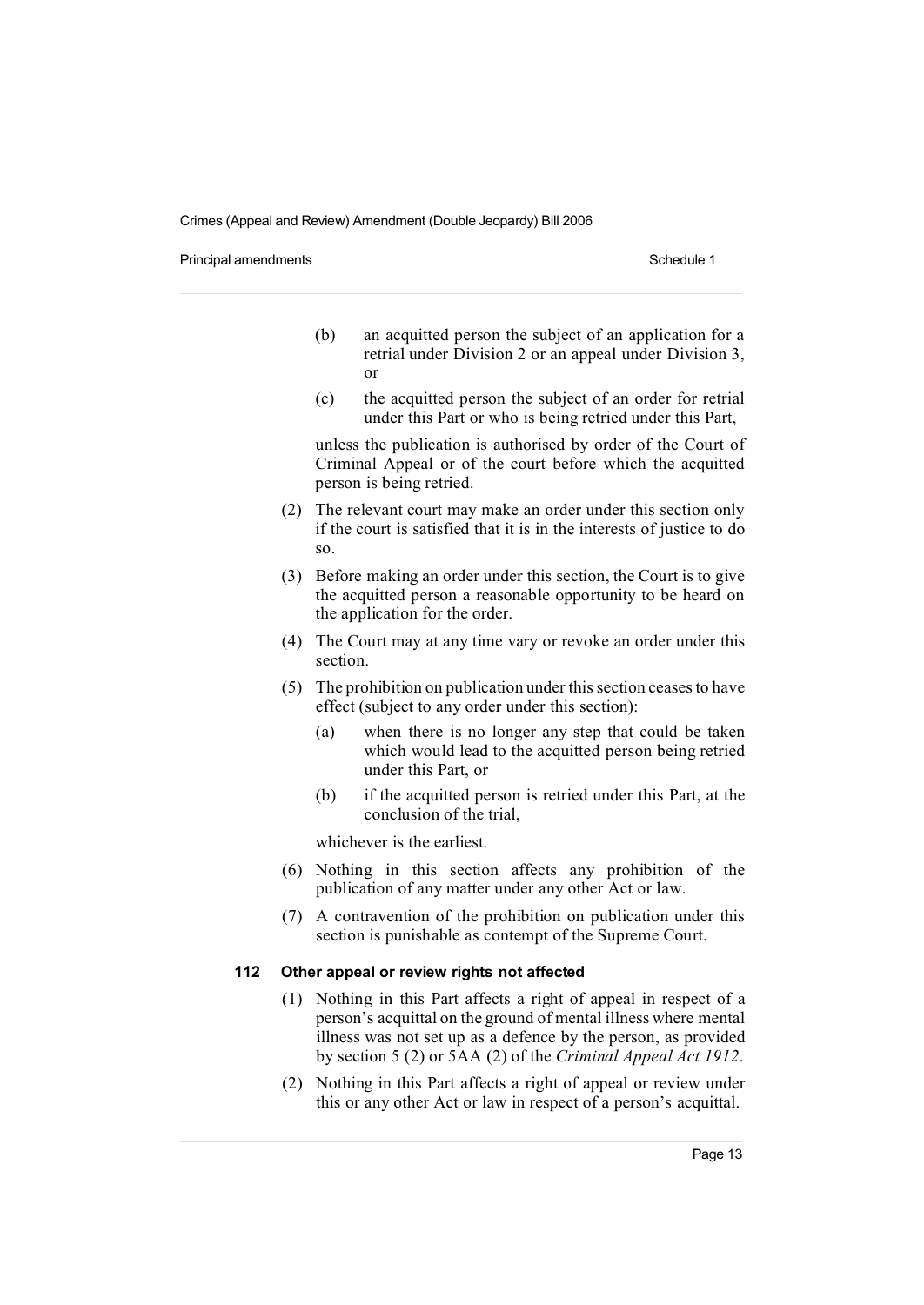Schedule 1 Principal amendments

## **[3] Section 81 Review of Act (renumbered as section 120)**

Insert at the end of the section:

(4) A review of the provisions of Part 8 is to be undertaken as soon as practicable after the period of 5 years after their insertion into this Act by the *Crimes (Appeal and Review) Amendment (Double Jeopardy) Act 2006* (and the report of the outcome of that review is to be tabled in each House of Parliament within 12 months after the end of that period) despite anything to the contrary in this section.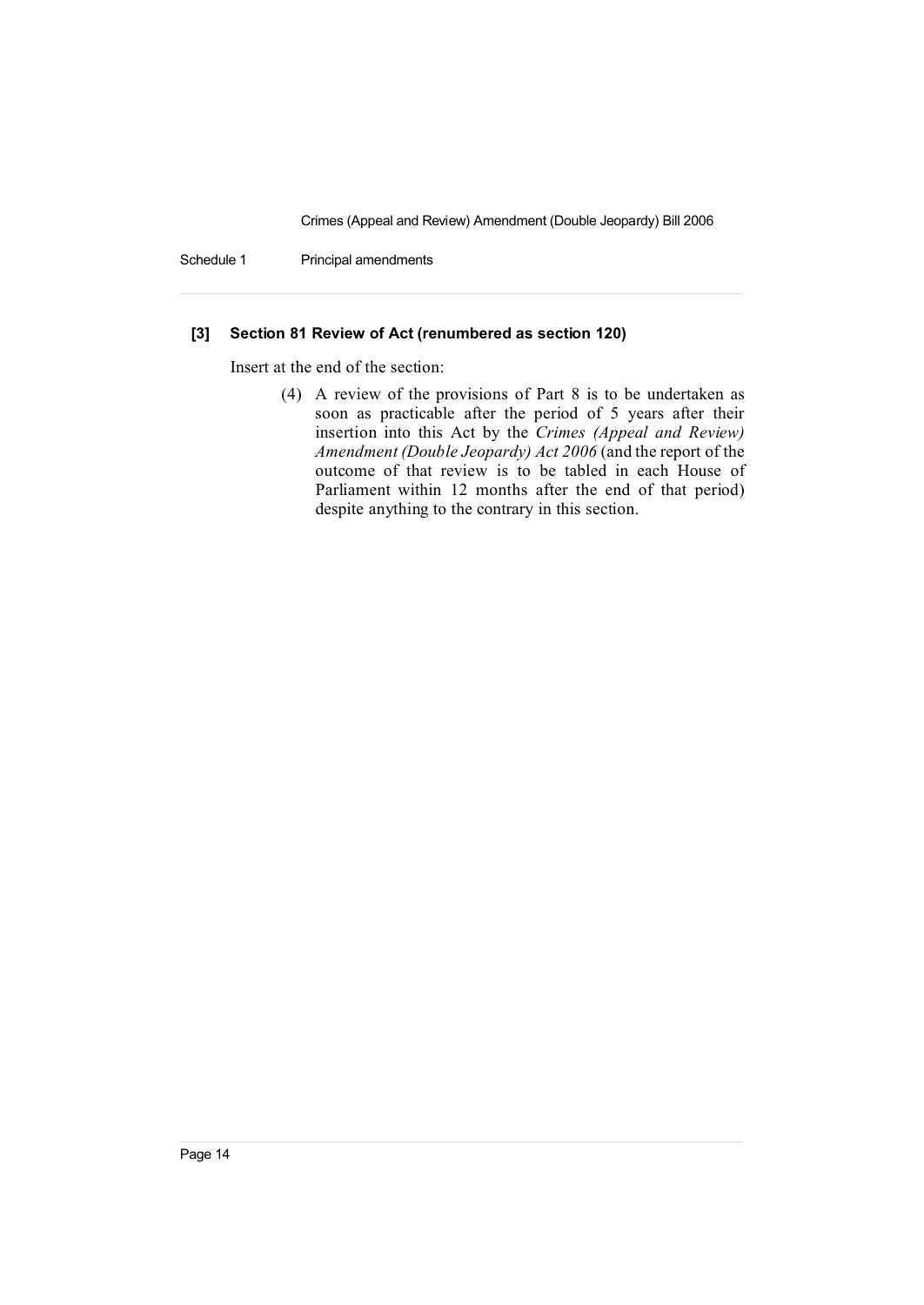Other amendments **Schedule 2** Schedule 2

## **Schedule 2 Other amendments**

(Section 4)

## **2.1 Crimes (Local Courts Appeal and Review) Act 2001 No 120**

**[1] Long title**

Omit "in Local Courts and other courts of comparable jurisdiction".

## **[2] Section 1 Name of Act**

Omit "*Local Courts*".

#### **[3] Part 7, sections 74–81**

Renumber Part 7 and sections 74–81 as Part 9 and sections 113–120, respectively.

## **[4] Schedule 1 Savings, transitional and other provisions**

Insert at the end of clause 1 (1):

*Crimes (Appeal and Review) Amendment (Double Jeopardy) Act 2006*

## **2.2 Criminal Appeal Act 1912 No 16**

## **[1] Section 5A Point of law stated by judge**

Omit section 5A (2) and (3).

## **[2] Section 5B Case stated from District Court**

Insert at the end of the section:

(3) The Court of Criminal Appeal may, in connection with the determination of a question of law in the circumstances referred to in subsection (2), quash any acquittal, conviction orsentence of the District Court on the appeal to the District Court.